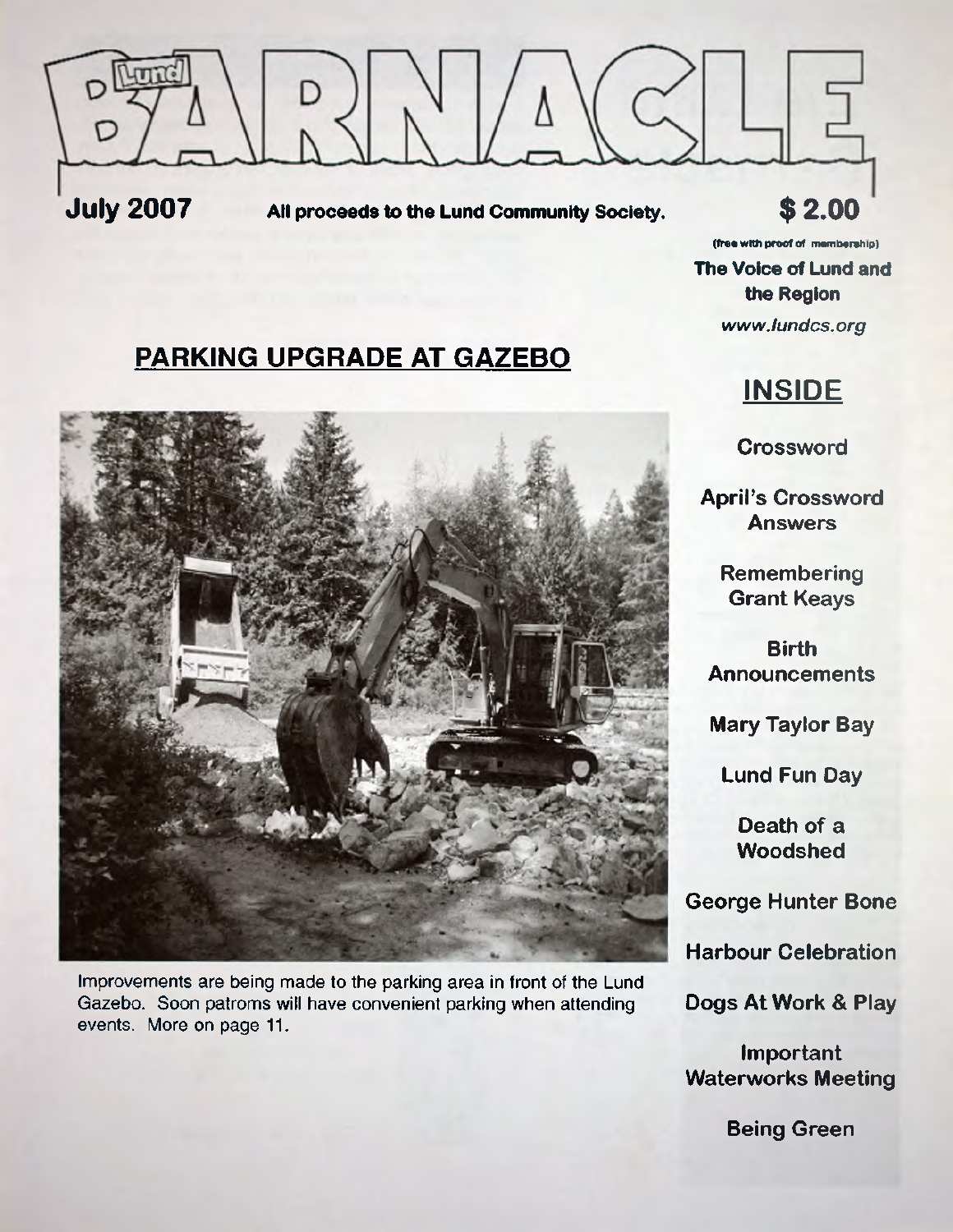# **The Lund Barnacle**

#### **Publisher:** The Lund Community Society

**Editor:** Ann Snow

#### **Writers:**

Amy McPhee Karl Larson Ann Snow John Little Donna Huber

#### **Photography:** Bill Smith and others

**Crossword:** Court Cressy

**Proofreader:** Colleen Cox

The Lund Barnacle is published seasonally. All proceeds go to the Lund Community Society, a non-profit organization providing community services to Lund and Region. Submissions are welcome in the form of articles, news items, letters to the editor, fillers, graphics and photographs. We reserve the right to edit for clarity and length. Submit to the Barnacle in the Lund Community building or contact Ann Snow at 604- 483-9220 or email *[barnacle@lundcs.org](mailto:barnacle@lundcs.org).*

#### **Editorial Policy**

The Barnacle is a forum for ideas in the Lund community. Editorial policy is to print what people submit in their own voices as much as possible, respecting the papers purpose of providing a forum for the community on things that matter to its members.

### **Editor**

#### **Ann Snow**

I wish to express my thanks to everyone who contributed to this editon of our community Barnacle. My apologies for its late publication but I had a minor computer glitch. Many of the enclosed articles do not bear the name of the author and for this I, again, apologize and blame the aforementioned glitch. And if you notice any errors or omitions, please pardon and blame the glitch. In fact, for the next twenty-four hours, you have my permission to blame any mishap, mispeak, mistake, or misguided action on the sad little glitch. How handy!

Anyway, read on and enjoy.

*A n n*

## Advertising Rates

**Business Card Size: \$ 7.50 Double Business Card Size: \$ 15.00 Half Page: \$40.00 Full Page: \$ 80.00**

**All proceeds support the Lund Community Society**

**Next deadline for submissions is September 15th, 2007, for October 1st edition.**

# **HOW TO GET TO PARADISE**



Lund Water Taxi **Operating Year Round**

604**-**483-9749

\* *Discover beautiful Savar}' Island \* Drop offs at Sara Point, start of the Sunshine Coast Trail \* Kayak transport to Desolation Sound*

**RESERVATIONS RECOMMENDED**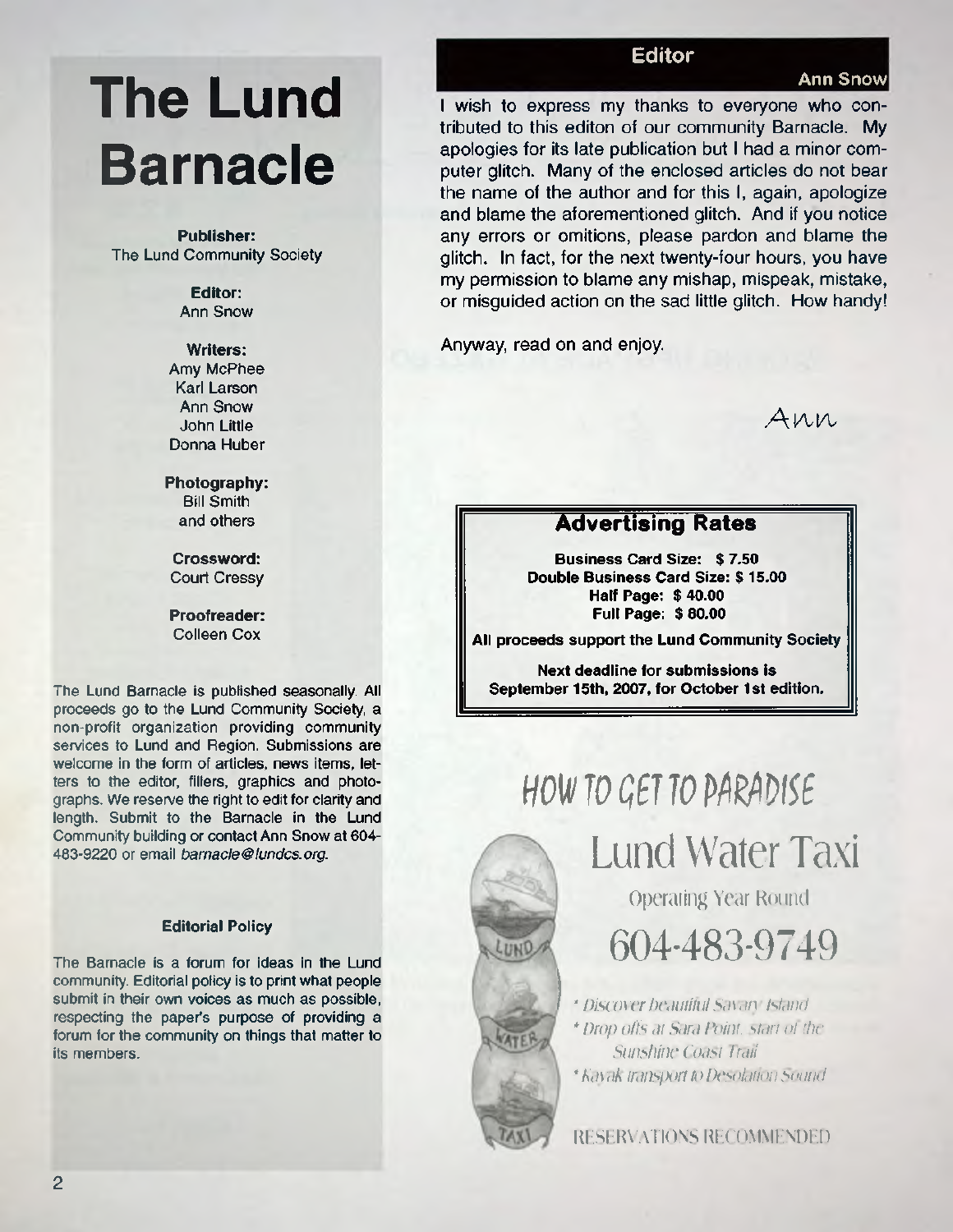#### **Grant Charles Keays 1954 - 2007**

Members of our community gathered together at the Lund Community Center, and then later at the Lund Gazebo, on Saturday, May 19th, to say a few last good-byes to Grant Keays, who died in April of this year, of cancer.

Family members and friends stood or sat around a spring

flower festooned piano in one of the old school classrooms to listen to anyone who felt moved to stand up and share a touching anecdote or recount a funny story about Grant. There were many stories to tell about someone who was known for his individuality, environmental activism, enormous heart and rapier-like wit.



Several people close to him spoke about something they called the 'Grant Magic', an ability he had to read deeply

into people. It was described as a kind of second sight that also enabled him to be onhand whenever he was needed, to just 'show up' at precise times, as if by magic.

Remembered, too, was his music. For any of us lucky to have seen him, Grant was a mesmerizing presence onstage. With expressive guitar licks and a strong, emotive voice he gave us his original songs, which were and always will be, remarkable.

A Grant Keays music award, (and party!) is being planned as an annual event to commemorate him.

Grant left behind a big group of friends and a large extended family. These include his 90 year old mother Effie, his partner Jeannie, their daughter Kaylie, and his son with Sally, Jesse.

Rest in Peace, Grant.

Grant's amazing music can still be experienced at: grantkeays.com.









*. Iaikjn" one afternoon over a cold*

*Two Newfles were share* 

beer.<br>After a while the first Newfie says to the second, "If I was to sneak over<br>to your house and make love to your wife while you was off huntin', and After a while the first Newlie says of the while you was off hat<br>to your house and make love to your wife while you was off intend?"<br>she got pregnant and had a baby, would that make us related?"

she got pregnant and had a baby, wood that<br>The second Newfie crooked his head sideways for a minute, scratched<br>The second Newfie crooked his head sideways for a minute, scratched<br>and squinted his eyes thinking real hard ab The second Newfie crooked his head sideways for a minute, scratched<br>The second Newfie crooked his head sideways for a minute, scratched<br>his head, and squinted his eyes thinking real hard about the question.

Finally, he says, "Well, I don't know about related, but it sure would

*make us even.*

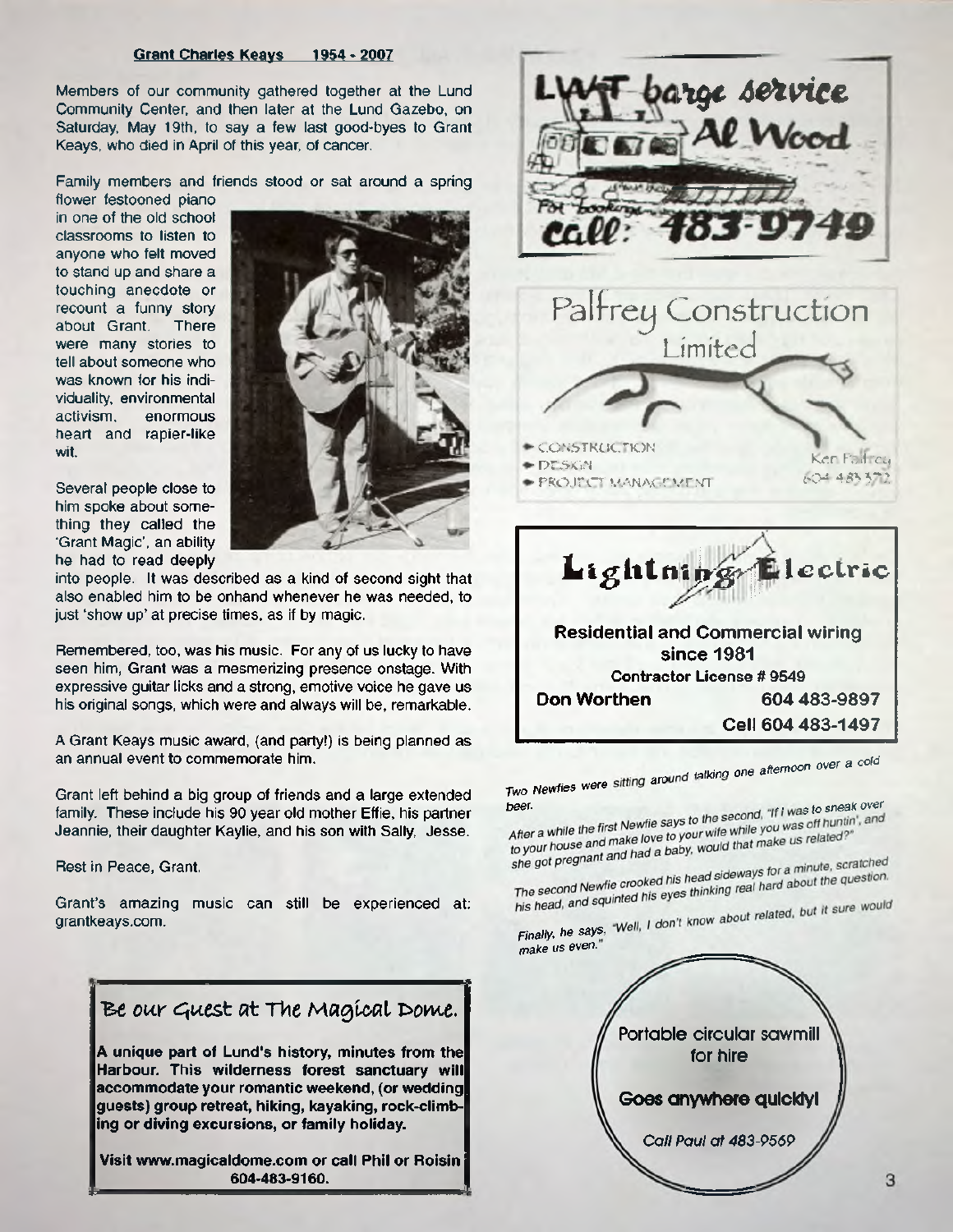#### **DOGS AT WORK AND PLAY**

A group of enthusiasts has been meeting weekly at Maggie and Nick's Craig Farm property to train their dogs on some specialized equipment Maggie has collected, or built, and set up on her front lawn.

The purpose of the equipment is to teach dogs to follow a series of commands through an 'obstacle' course composed of jumps, tunnels, see-saws, balance beams and hardest of all, a line of up-right poles called 'weave poles', where they are required to dodge struts without missing one, and at lightning speed.

Present on this day were five dogs: two duck tollers, two border collies, one standard poodle and a wee Cairn terrier. These four breeds are all from working dog stock, which makes them focus naturally on the 'job' at hand.Maggie's toller lives daily with the equipment, and a combination of familiarity and Maggie's patient training makes her the star performer, at least on this day. Sophie the terrier does a good job too, once she decides she wants to do it. Red Dog and Flash, the two border collies, are eager to do everything quickly as is their nature, but both clearly could use more training! Georgia Combes' duck toller Rhime impresses everyone with her attentive willing obedience, and later Georgia is good enough to give everyone some training tips. Georgia uses a method that rewards the dog for good behavior, but perhaps more importantly, gives the dog incentive to use his mind to figure out the best way to get the reward. (The reward is usually something very good to eat, cheese or meat, cut into tiny bites) She encourages eye contact between dog and owner, which takes a little while to achieve as most dogs interpret eye contact as a challenge.

It is interesting to watch Georgia with her two dogs; it reminds one of how complex these creatures are, how much, in fact, human and canine behavior is alike. Dogs, who have no muscles to express facial emotion, manage through their bodies, eye-shape, ears, fur and tails, to express a complex range of emotions. Georgia's dog training is firm but never harsh. Right now, she is practicing the method on a standard poodle named Bone, who has been through a number of other owners and is quite unruly, though very beautiful, with soft black curls and a puff of a tail. She is confidant that Bone ( or Bone-head as she sometimes calls him) will, in time, turn into a well-behaved gentleman.

For anyone interested in gentle training methods, a book called Let the Dog Decide, by Dale Stavroff is currently available at Pollen and Co, in Lund. Georgia took the photographs that illustrate the book.



Maggie uses a hand Sohpie on the table gesture to sweep Gracie in a 'down' position through the tunnel





Trainer Georgia de monstrates with 'Bone'



Spectators and the row of dog crates, where each dog waits her turn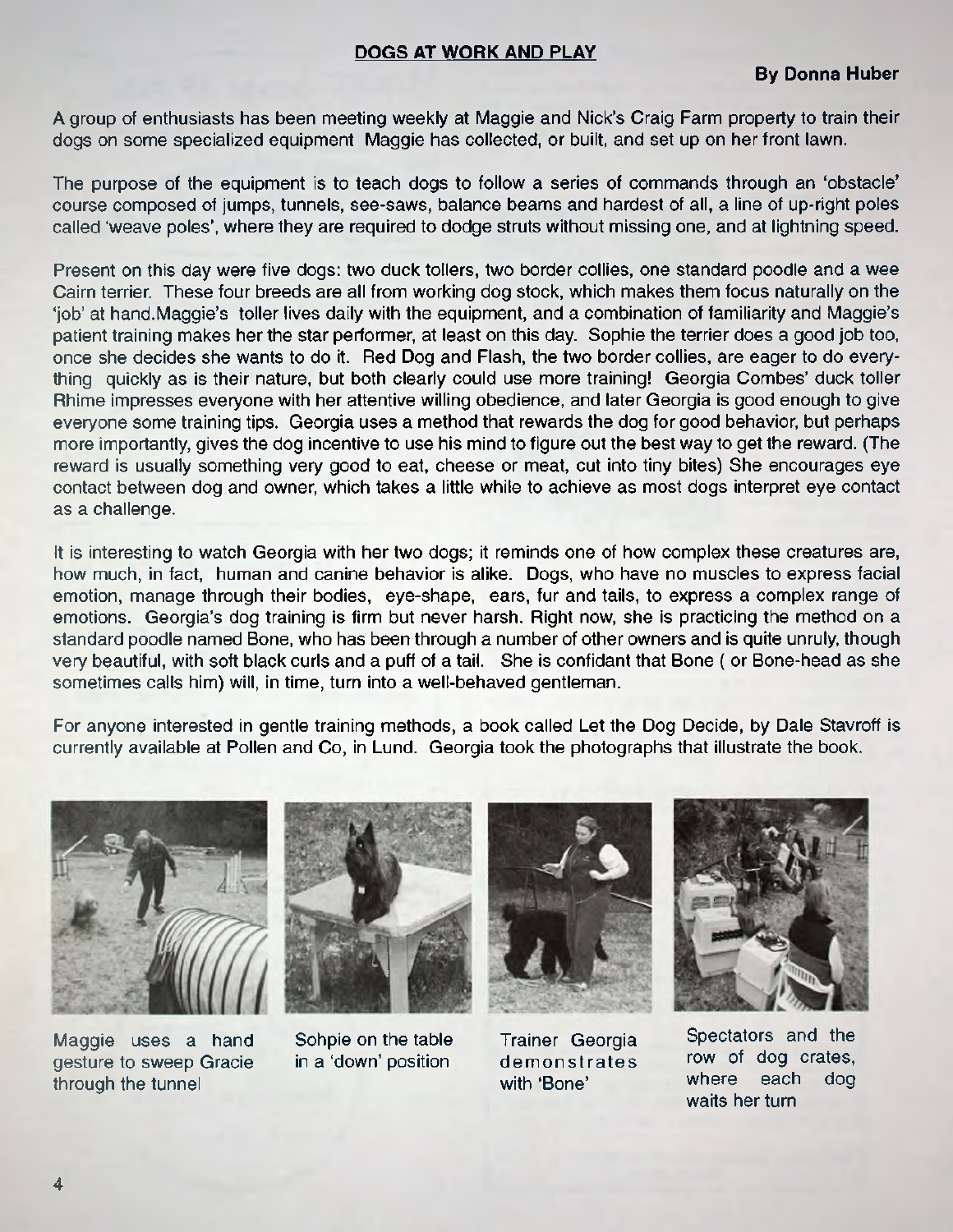| Powell River<br>Studio Tour                                                                                                                                                   | <b>Tentative Upcoming Summer 2006 Schedule</b><br>Route 14 - Lund Connector To Lund<br>Effective Tue Jul 4, 2006 until further notice).<br>The summer transit service is effective lifty 4 |                                                              |                                          |                                                     |                                             | ONLY \$2                               |                                                           |                                           |                                               |                  |
|-------------------------------------------------------------------------------------------------------------------------------------------------------------------------------|--------------------------------------------------------------------------------------------------------------------------------------------------------------------------------------------|--------------------------------------------------------------|------------------------------------------|-----------------------------------------------------|---------------------------------------------|----------------------------------------|-----------------------------------------------------------|-------------------------------------------|-----------------------------------------------|------------------|
| 2007<br>Saturday & Sunday                                                                                                                                                     | Trip<br><b>Notes</b><br>(see below).                                                                                                                                                       | Lv.<br><b>Town</b><br>Centre.<br>Mall<br>$\langle n \rangle$ | Lv.<br>(North) Hospital<br>$\circledast$ | Lv.<br>Cranberry<br>at.<br>Manson<br>$\circledcirc$ | Lv.<br>Lund<br>$\mathbf{g}_i$<br>King<br>O) | Lv.<br>Sliammon<br>(by<br>Church)<br>◎ | Ly, Hwy,<br>$101$ at<br>Southview<br>Rd.<br>$\circledast$ | Lv.<br>Hwy.<br>101<br>at.<br>Craig<br>Rd. | Ly, Hwy,<br>$101$ at<br>Malaspina<br>Rd.<br>⇔ | Aг.<br>Lund<br>⑩ |
| August 25 & 26<br>10AM-5PM                                                                                                                                                    | <b>Tue &amp; Fri</b>                                                                                                                                                                       | 10:05<br>Lv.                                                 | 10:03                                    | 10:15                                               | 10:24                                       |                                        | 10:34                                                     | 10:40<br>Lv.<br>Hwy.                      | 10:46<br>Lv. Hwy.                             | 10:52            |
| 30 studios from Lund to Saltery Bay                                                                                                                                           | <b>Trip</b><br><b>Notes</b><br>(see below)                                                                                                                                                 | Town<br>Centre<br>Mall<br>(North)                            | Lv.<br>Hospital                          | Lv.<br>Cranberry<br>at<br>Manson<br>O)              | Lv.<br>Lund<br>8 <sub>i</sub><br>King       | Lv.<br>Sliammon<br>(by<br>Church)      | Lv. Hwy.<br>101at<br>Southview<br>Rd.<br>ଈ                | 101<br>3t<br>Craig<br>Rd.<br>❀            | $101$ at<br>Malaspina<br>Rd.<br>⋒             | Aг.<br>Lund<br>⊕ |
| Free self-guiding brochure available at<br>Tug Guhm Gallery, Powell River Visitors<br>Centre, Artique Artist Co-operative, or on<br>line at http://www.powellriverartists.com | Tue & Fri<br>Tue & Fri                                                                                                                                                                     | ◉<br>4:05                                                    | ₩                                        | Trips operate on Tuesday and Friday only.           | $^{\circ}$<br>4:14                          | ⊙<br>4:23                              | 4:29                                                      | 4:35                                      | 4:41                                          | 4:47             |
|                                                                                                                                                                               |                                                                                                                                                                                            |                                                              |                                          |                                                     |                                             |                                        |                                                           |                                           |                                               |                  |

#### **Lund Fun Day**

The third annual Lund Fun Day was held on May 5th, under a perfectly cloudy sky that let the participants and onlookers play all day without a single sunburn.

A great turnout meant each team- the Chinooks, Cougars and Eagles- was made up of 8 kids from toddlers to teens. Each team benefited from the leadership of a former Lund school attendee- Dillon Worthen, Racquel Wingerter and Lucien Ervington- who knew some of the events from their childhoods.

Sandy Dunlop led the groups through a range of well planned activities, from Egg on a Spoon to whistling through a mouthful of crackers. The costume relay was a blast, as each team member dressed up in mismatched gumboots, baggy shorts, and a crazy hat among other items before attempting to run across the field and back.

> After a break for a potluck lunch, the kids were back at the games. Thanks to Sandy, Ria Curtis, Rianne Matz, and all those who participated, came to cheer the teams on and lend a hand. Keep a look out for signs early next May, as this is a great community event we'd like to see continue to grow.







GORDIE MALLERY **B O X 7 0 , L U N D , B C , V O N** *2 G O* **6 0 4 - 4 8 3 - 7 9 5 5**



**wvuw Tierracenii1cadvencures.com 5**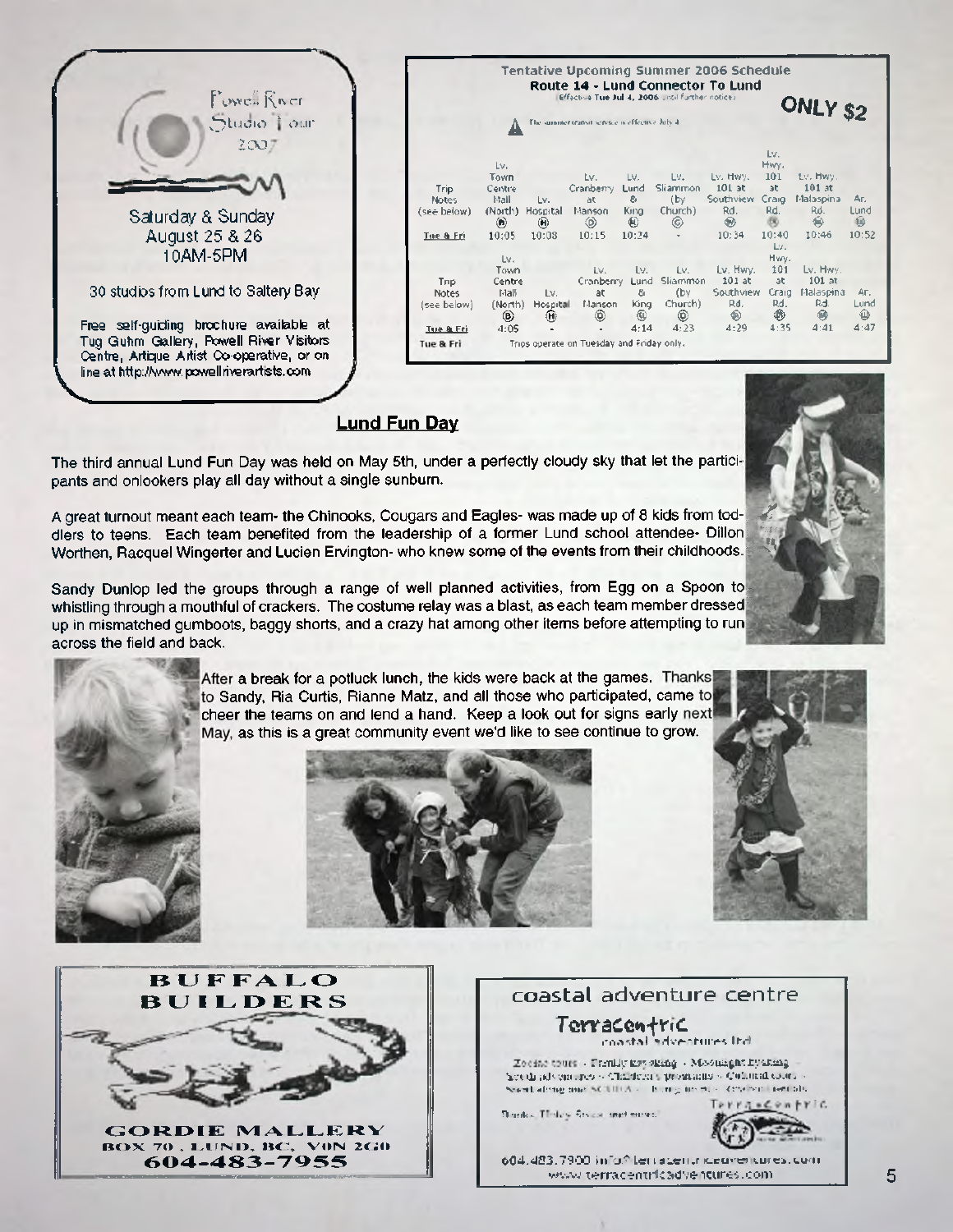#### **The Death of a Woodshed**

Some who read this little story may well remember the event, your version maybe a bit different but this is how I remember that winter day.

In the 1940's the school was a single room that contained some 20 plus kids, the grades were from grade 1 to grade 8. Because of our forced proximity for 6 hours a day we were much like a large family. The older ones helped the younger ones, we squabbled with one another and we played together.

I do not recall if we got much snow at Lund, but I suspect it was and is like other coastal communities, not a lot and not every winter. In any event, for kids it was then as it is today, a major event and a source of fun. This particular morning we awoke to a snow fall of some 5 to 6 inches.

Recess arrived and everyone was outside, snowballs were flying! At some point a large ball started to be rolled, probably intended to be the base of a snowman. But recess was over and the completion or at least the further growth of the ball had to wait until lunch time. When we were dismissed for lunch a wild scramble ensued with getting coats on and getting outside! Snow balls continued to be tossed but gradually the focus of attention was directed to the snowball that was rapidly getting larger. Eventually it got to the stage where it was just too large to roll unless of course we could change direction and roll it down hill. This we did. Its mass was increasing and it came to a rest against a rock that rose above the normal slope.

We could not roll it sideways so there it stalled. Then someone, one of the younger ones I believe, suggested we dig out part of the snow so that it would move forward and on to the rock. No sooner said than done, and Lo and Behold the snowball moved, with the combined effort of all who could squeeze in, the huge snowball was rolled over and beyond the offending rock! Great! No, wait the snowball now was on steeper ground, it kept going under its own momentum. With every foot of progress it picked up speed, it picked up more snow and it gained weight!

Perhaps 30 feet from where the snowball took on a life of its own there was a sheer drop to the beach level.

Built at the foot of the drop full of his winter's supply was the woodshed of Mr. Neilson. With unerring aim that snowball roared down the slope, over the bank and smack onto the flat roof of the woodshed! Now, in addition to a winters supply of wood , he also had a winter's supply of kindling!

Mr. Neilson was somewhat miffed. By the time he heard the crash, surveyed the damage and tracked the snowball's path, there was not a kid on the outside of the school. He came into the classroom, yep he was miffed alright, had a talk with the teacher (Miss Randall or Miss Leigh?) and was successful in conscripting "volunteers" to clean up the mess. We sorted out the wood from the wreckage, re-piled the wood and he reconstructed his woodshed. That ended that.

I imagine in today's world it would not end there. We would probably try and find a couple of individuals to blame, parents would be involved, the police would probably be called in. I'll take the old days anytime.

### **Mary Taylor Bay**

#### **by Karl Larson**

In 1910 there were two prospectors on a two masted schooner named the Mary Taylor. They used the schooner as their living quarters while prospecting on the BC Coast. Mr Thulin used to grub stake lots of prospectors around the area then.

One night while anchored in Mary Taylor Bay (on Larson Road across from SunLund Campground), the two prospectors decided that their powder was too wet to work that day. They had been drinking so their judgement wasn't too great and they put the powder in the oven of their wood stove to dry and went to bed. During the night the powder blew up and killed both men and burned the cabin off the schooner. The two prospectors were buried on the south side of the bay and the schooner was a wreck on the beach for many years. Charlie Larson (Karl's father) had worked with the two prospectors up the coast at Philip's Arm, Loughorrow Inlet and Rock Bay. Karl doesn't remember the prospectors' names because he was only nine or ten when his father told him what happened to them.

Mary Taylor Bay has been used as a log dump for many years and has recently been listed for sale along with the dryland sort across the highway.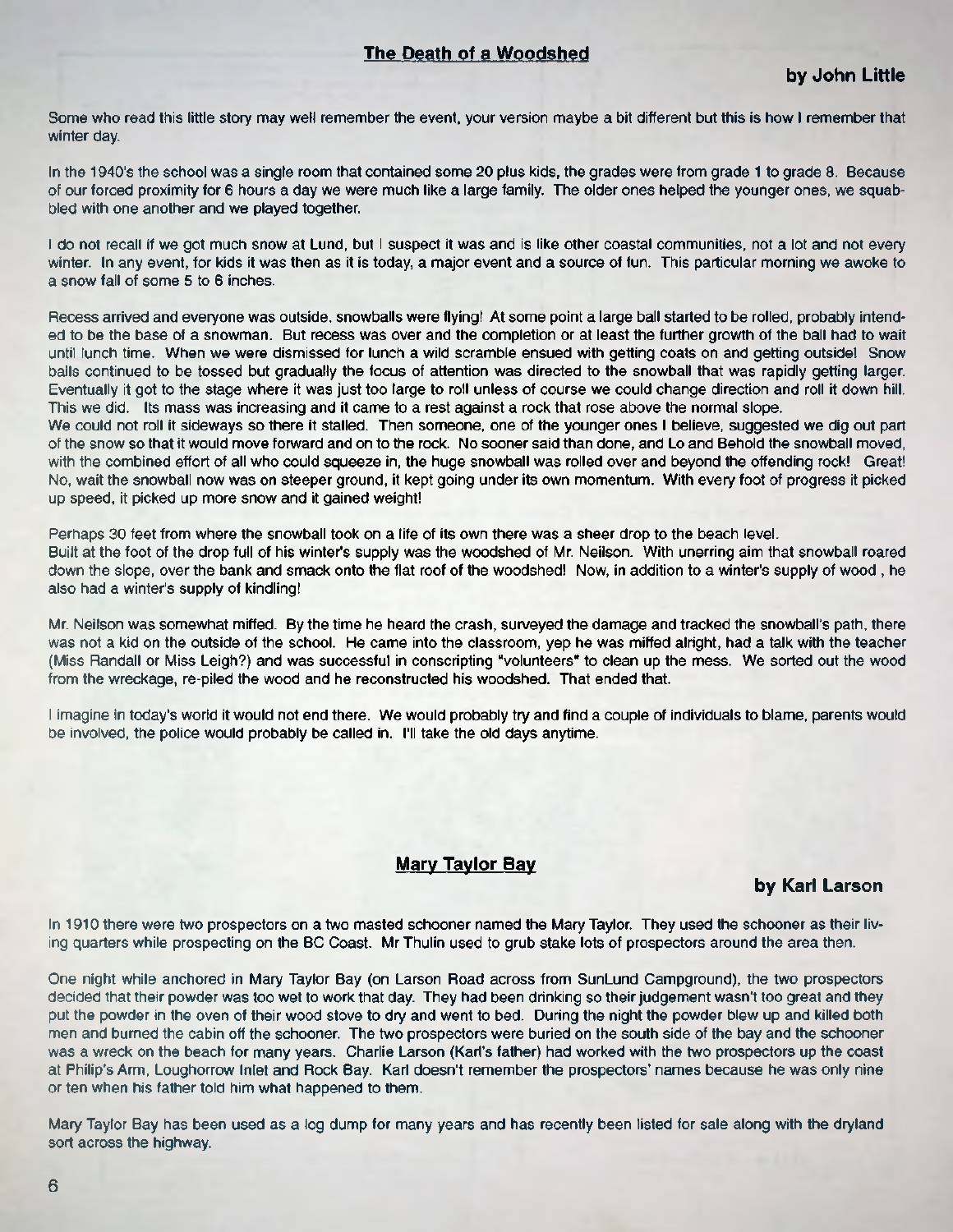

On Good Friday repairs were made **Pancake Breakfast** to the Lund gas dock after the storm that crashed through Stanley Park last winter, blasted into the harbor here as well.

Lupd Dayz

*Saturday, August 18th*

Flea Market

Craft<sub>5</sub> 5ale

**Music Bathtub Races** 

Entertainment Ca5tle Bounce

and much, much more **!!!** 



Another storm, this one emanating from the doors of the pub, wrecked a bit of havoc on the fencing in front of the hotel. It was quickly fixed by the perp. him/herself, a few days later.

#### *Finally a study what*

A study conducted by UCLA's Department of Psychiatry has revealed that the<br>kind of face a woman finds attractive on a man can differ depending on where **A** study conducts  $\mu$ she is in her menstrual cycle.

#### *For example*: *If she i*

masculine features. The is attracted to men with speed

*However, if she is menstruating or menopausal, she tends to be more attracted to a man with duct tape over his mouth and a spear lodged in his chest* 

*N° fUrther s^dies are expected.*



Tai chi instructor Bill Mckee guides Pete and Nicco through a series graceful movements in the Lund Community building.

Bill's classes run through the winter months, with some also at the Gazebo during the summer.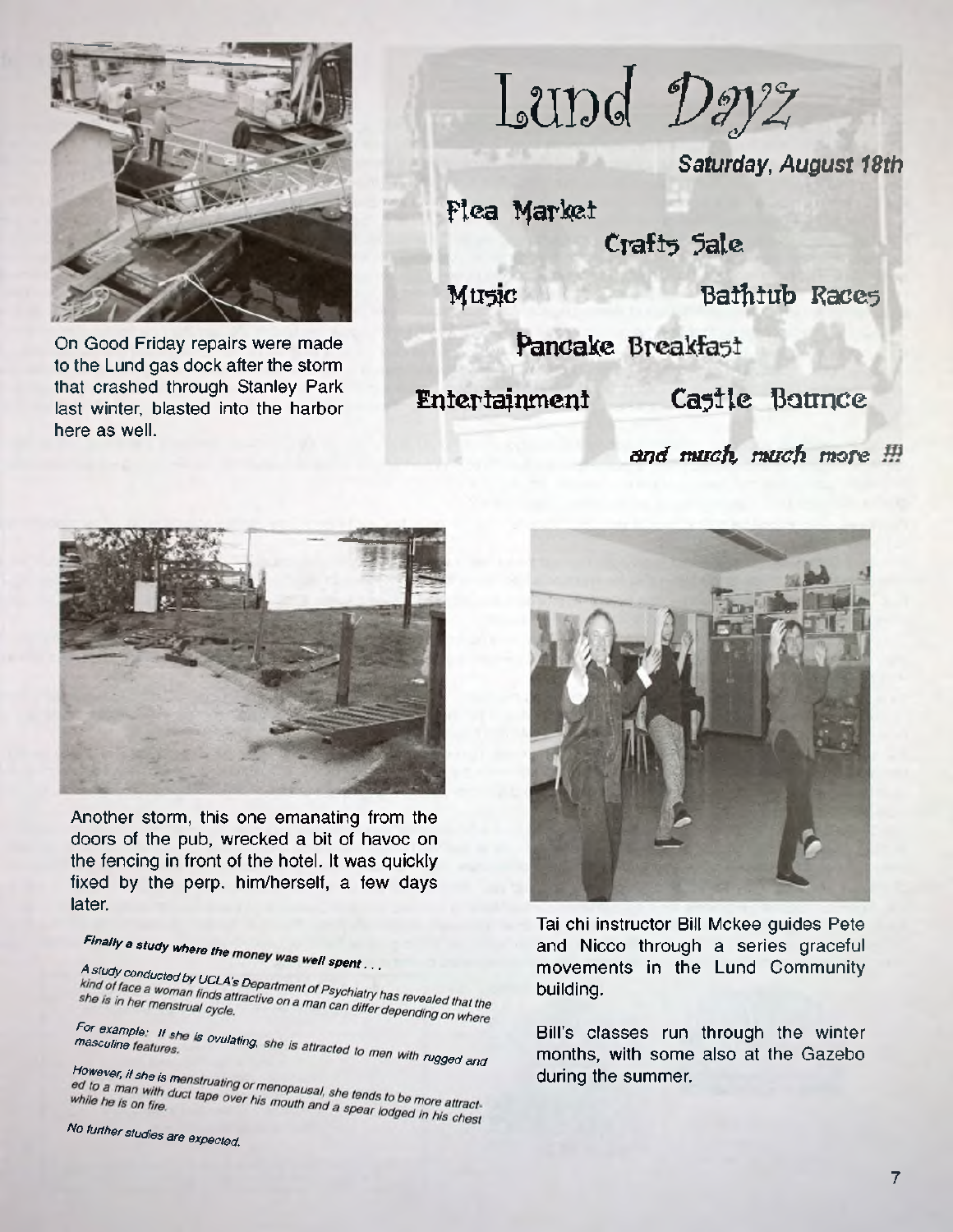#### **GEORGE HUNTER BONE 1906-2006**

#### **By Donna Huber**



- 
- 

Long time Lund-ite George Bone passed away peacefully this winter after passing his 100th birthday on Dec. 27, 2006. Recently I was in contact with his youngest daughter Pat, and we had a chance to reminisce. She filled me life in Vancouver, how bright he was in school, how he loved to play and was very good at (team captain) soccer and how, at 21 he had already built his first boat with his boyhood and life-long friend, Jack Kittson. (It wa T engine.) George was widowed a few years ago by his wife Edna and they leave behind their daughters Susan and Pat, along with three grandchildren.

*Donna: Your family was on Cortez Island before they came to Lund? Why the move to Lund?*

Pat: We moved from North Vancouver to Cortes Island in the summer of 1962 and ended up living there for 3 years. Dad had originally planned a business venture with a couple of Americans at Gorge Harbor, but after a year it was clear this was not going to work out financially for Dad, so he got out of it. "before he lost his shirt", he said. He found work at Jens Sorensen's in Lund where he was able to apply his shipwright skills to wood boat For 2 long years Dad lived in Lund during the week and retumed to Cortes in the 12' putter boat every Friday night - in ALL weather AND after driving in to Powell River after work to buy our week's groceries and loading th the boat. Because the car was in Lund, once on Cortes, he would walk from Cortes Bay, with the groceries, to the house at the lake - about 2 miles. I remember him telling me recently he was sometimes upset when he got home and no one was there to greet him. Mom and Susan would be out with friends and I would have gone to the Manson's Hall movies with May and Elmer, our neighbors at the time. A house finally came up for sale in Lund - the Hamilton's - so we moved over in 1965 and Dad continued to work at Jens' for another 5 years before setting up his Sevilla Boat Works. Dad's good buddy, Harry Milton, came from Cortes to work at Jens' as well and continued on to set up his welding shop with Dad at Sevilla. Remember Harry's little trailer in the parking lot. At 10 or so, I'd often just stop in to visit to chat and laugh and then be on my way.

*Donna: I remember thinking that your house sat on the best site in Lund, looking over the harbor. (Where the Levi house is now) Your mom had a little garden there, above the creek didn't she?* Pat: it was a nice spot. A pair of binoculars were kept at the living room window for checking out all the comings and goings and all the boats heading north in the summer months. We used to count 15 or 20 at a time some J 'Yankees,' Dad would say. Mom loved to garden. Little plants and tubs and hanging baskets covered both the front and back yards, and the side of the house too! She also liked to paint. Mom took some lessons from your mom, and before that on Cortes she belonged to Doreen Borland's art class - a group of 8 or 10 or so women who would get together Wednesday evenings and paint at Doreen's. As a very small child in North Van I remember Mom doing pressed copper wall art and silk flower crafts and she always enjoyed sewing dresses for Susan and I. In Lund she always enjoyed refinishing dressers, usually Noel's castoffs which she would buy from her from time to

Pat: The only new boat he built at Sevilla was the "Chiquito", the 26 footer that was meant for puttering around in his retirement and which enjoyed for at least 10 years. The boat has since been renamed "Island Girl" and at Pender Harbor.

Donna: It is an amazing trick, living to be 100. The last time I had a visit with George, with you at the little house in town, he made me a cup of coffee that I had to surreptitiously drain down the sink, it was so strong *own portion in his usual relaxed way. Did he ever speculate on his longevity? What do you think it was, beer, genes, Edna's cooking, or his calm spirit, or what?*

Pat: Definitely the genes. Grandma was 103 when she passed away in 1975 and Auntie Ella and Uncle Jim were 91 and 97. Over the last 10 years or so Dad always implied he would like to reach his mother's age but he just grew Olive Devaud home did him in during his last year. He hated it.

As a Dad, I think he definitely enjoyed the 'fun' moments the most - making stilts for my sister and I, going on small holidays as a family, stopping for ice cream on the way home from shopping in town. Yes, Dad had a swee gumdrops. Oh, and bread with jam. He had great memories of his mother's scones and would describe in great detail about how she would cut them in triangles and cook them on top of the old wood stove, both sides first, and as well. He was quite pleased a few years ago when I told him I had asked Auntie Ella to write the recipe down.

time.

It is a blessing Dad and Jamie got to know each other so well. Dad is here...in Jamie's memories of his Grandpa as a kind and caring individual and in all the enjoyable moments they shared. A couple of Jamie's favorites he dispensed a stream of never ending loonies from his pockets for Jamie and his friends. Picking cherries from his awesome tree. And of course the Christmases. Playing checkers with Grandpa will always be remembered.... Donna: When we were at your Dad's house that day, the day of the black coffee, he showed me, at your prompting, a small model of a fishing boat which he was working on in a shed behind the house. I fell instantly, covetous *a picture of it do you?*

*Donna: I remember your Dad in those days; he was always so calm and seemingly gentle. I know his ancestry was Scot....did he have any of that race's stubbornness in him?*

Pat: Not really. Dad was always pretty agreeable. He never really insisted anyone else do something his way or agree with him on any certain point, but would just continue on believing or doing what he wanted. I suppose yo Americans somewhat and you could never convince him out of it. *Bonanza II , George Bone and*<br>- Donna: Did your Dad huild any boats, or did he just renair them? **Bonanza I is a could help in the first of the intervals** the

*Donna: Did your Dad build any boats, or did he just repair them?* 

Pat: The "Grandpa's Boat" which Jamie has also been 'in love with' since his very early years, is now displayed in his room on the tall dresser. It is a 3/4 inch to the foot model of the 42 ' Bonanza II', a fishing trawler in 1958. During the 50's Dad had up to 14 men building boats at that yard -often 2 at a time, plus repairs. Susan and I used to go down with Dad fairly often and hang out and watch and visit with a couple of workers who li Frenchman named Norm Bonnie were lots of fun. What characters. Norm actually came up to Cortes with us to work for Dad there for a year.

*Donna: How did he enjoy the 100th birthday party you and your sister Susan put on for him in December, in the Lund Hotel? It was a great gathering, and I was glad to be a part of it.* 

Pat: The most touching moments for me were when Dad repeatedly showed so much pleasure and appreciation towards each and every quest that arrived. He felt honored and was truly thrilled and surprised so many old and dear f tions... Especially in the Lund Hotel, a place of many special memories for him. By New Years Day he had phoned twice within a 3 day span ....still on an excited high to talk about the party and the people and what a wonde ed the planning that went into the day. Dad always felt he belonged to the general 'buzz' of Lund. Something was always happening-a party, a boat project, Art and Millies fish boat sinking...a trip to plan with the Longacr tinker around on something. I think he felt appreciated and respected by the entire community.



www.powell.riverhomes.com AA/1 Joyce Avenue Pussell Hiver, BL V8A 3A8



# **J A C K ' S B O A T Y A R D JACK ELSWORTH GERRY ELSWORTH**

**Customized Charters! Sightseeing, Fishing, Scuba Diving, Food & Beverage Service**

*Donna: One of the blessings of your Dad's living so long, was he was able to be present in your son Jamie's life, for the majority his childhood. What stands out the most, for the both of you, about your Dad?* Pat:I think Dad's kindness stands out the most. Some of the things in his life did not always go his way, but he didn't let it affect him adversely. He enjoyed the company of a great number of special friends over his life *was a person. He cared for his mother deeply.*

**Travel Lift to 30 tons Located in Finn Bay, Lund,** B.C **Boat Storage with available Power and water Boat repair and/or renovation Work on your own boat at your leisure [http://www.](http://www) jacksboatyard.com**

**Phone (604) 483-3566 Fax (604) 414-0402 Email: [jack@prcn.org](mailto:jack@prcn.org) PO Box 138, 9907 Finn Bay Road, Lund, EC VON 2G0**



# **Pristine Charters**

**Contact: Randal Drader Telephone: 604-483-4541 Boat: 604-483-1131 e-mail: [pristine@prcn.org](mailto:pristine@prcn.org)**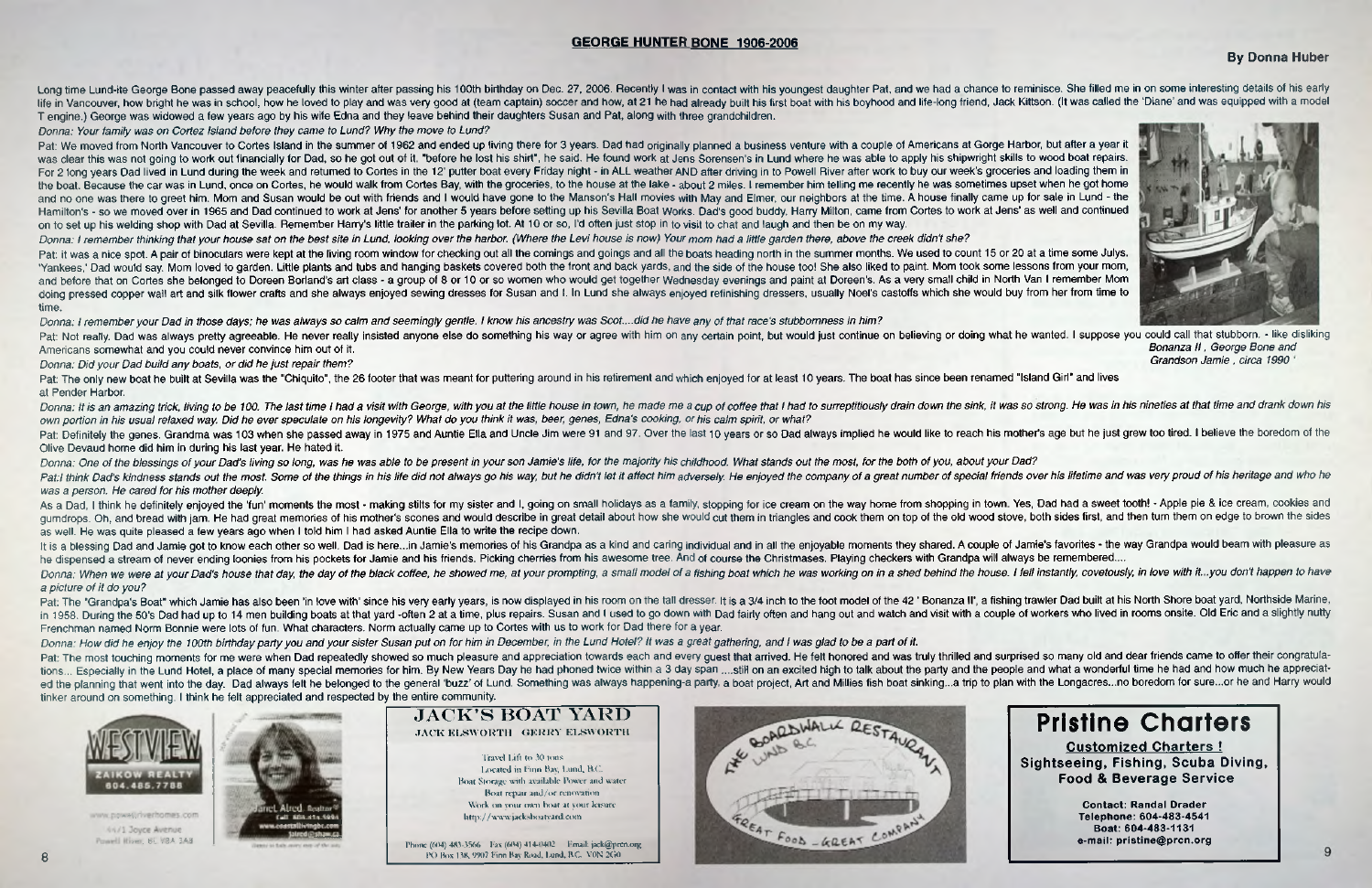#### **Northside Volunteer Fire Department Needs You . . .**

Or, rather, you need it. Without more volunteers, the fire department may be disbanded and the area will no longer be an accredited fire protection area. This means 1) residents and businesses will not receive any help in case of fire, medical emergency, car accident, or other incident, and 2) fire insurance will become prohibitive or unobtainable. Alternatively firefighters could be paid to be on call on a full-time basis which means your taxes would go up.

So think about it. Two volunteered hours most Monday evenings is the best insurance for the continued safety of our community. All training is provided and it's not very difficult to do. You need to be at least 19 years old, able-bodied and have a valid BC driver's license. You'll learn the proper way to drive the fire truck, hold a fire hose, use the two-way radios, tie knots, operate a pump, use the Jaws of Life, and use self-contained breathing aparatus (SCBA).

We really, really need people. Please show up at the Lund, Craig Road or Klahanie fire hall any Monday evening (except holidays) at about 6:45pm and introduce yourself. We would enjoy showing you the ropes and having you join us for a practice. No committment, just come and check it out.

#### **Quit Complaining About Your Job**











A burglar broke into a house one night. He shone his flashfight around, looking for valu-<br>ables, and when he picked up a CD player to<br>place into his sack, a strange, disembodied ables, and when he picked up a CD player to place into his sack, a strange, disembodied voice echoed from the dark saying, "Jesus is

watching you." flashlight off and froze. When his head, prom*ised himself a long vacation after his next big* ing more after a bit, he shoes after his next big score, then clicked the flashlight back on and began searching for more valuables. Just as he pulled the stereo out so that he could dis*connect the wires, clear as a bell he heard.*<br>"Jesus is watching you."

Totally rattled, he shone his flashlight around<br>*frantically, looking for the source of the voice.* Totally ratioshing for the source of the footh, is flashlight<br>Finally, in the corner of the room, his flashlight<br>Finally, in the corner of the room, his flashlight

Finally, in the corner of the<br>beam came to rest on a parrot. "Did you say that"? He hissed at the parrot."Yes," the parrot confessed, then squawked. I'm just trying to warn you.<sup>\*</sup> The **burglar relaxed.** Warn me, huh? Who do you

"Moses," replied the parrot. "Moses," the bur-*Moses:* replied the parrol *incover would glar laughed- parrot quickly* name a parrot Moses?<sup>\*</sup> The parrot quickly<br>answered. The same kind of people that would name a Rottweiler, Jesus.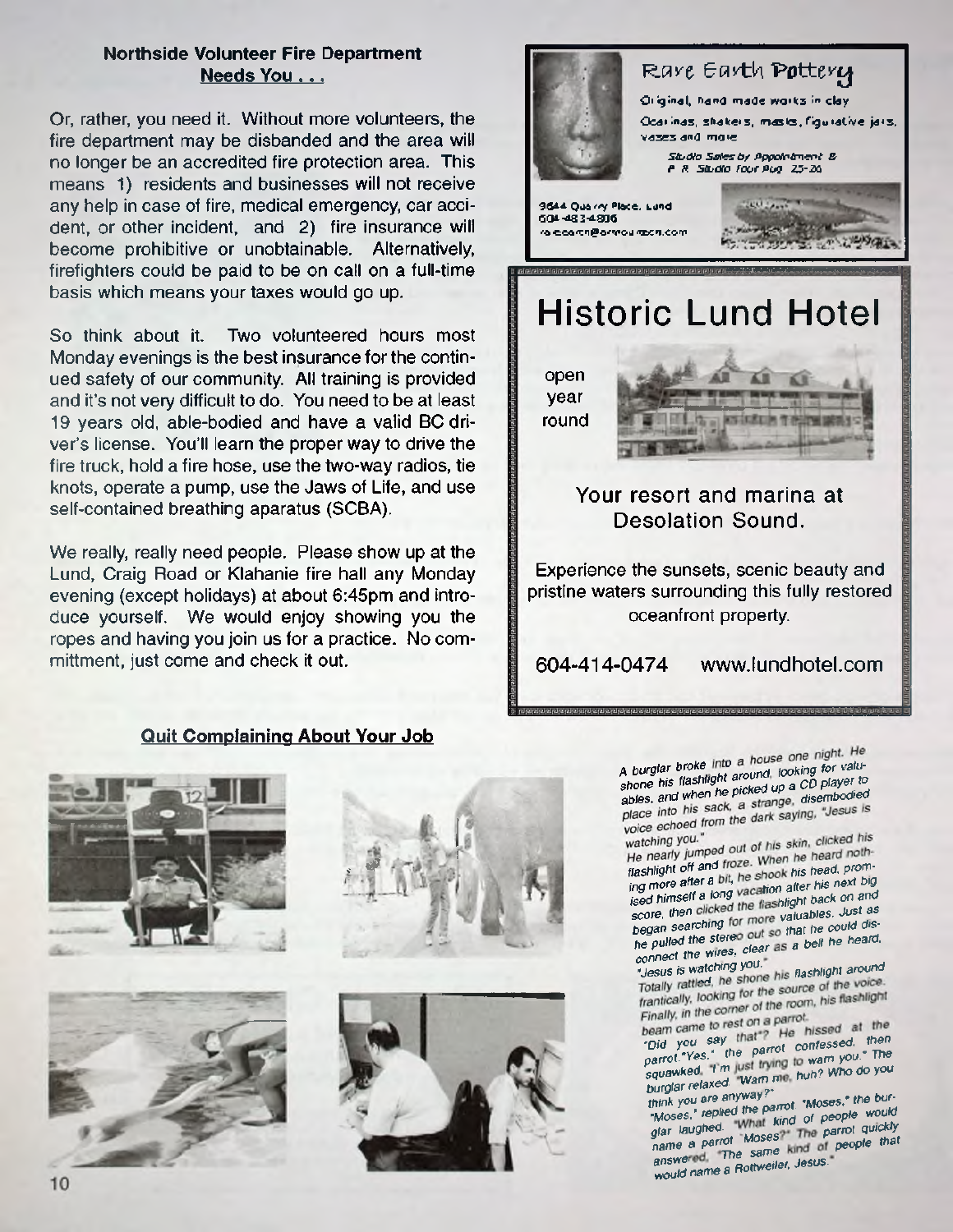### **Gazebo Parking Lot**

On a blazing hot Saturday in June, a group of dedicated volunteers spent their day working on the gazebo parking lot improvements that began last year. Rod MacPherson worked his magic with an excavator, knocking down a few trees to expand the parking area and then moving the large rocks into pits and leveling the grounds. Jim Mutas made countless trips with his dump truck, getting loads of gravel that were generously donated and loaded by Dick Machin. As the gravel was spread out over the lot, Don Worthen, Dillon Worthen and Jack Anderson ran chainsaws and cleared up the surrounding area. There are plans to bum the slash pile, and the heavy rains of the last few weeks have helped to settle the new gravel. The new raised lot will be less likely to flood this winter, and a few new parking spots are being created. Some finishing touches are needed, but the lot will finally be useable for all the events planned for the summer. Thank you so much to all those who are working on this project.





#### **Birth Announcements**

A loving welcome to Tristan Douglas Russell Morrison, born to James Morrison and Michelle Scott on April 17th, 2007. Congratulations to the parents, grandparents Russ and Linda Morrison, and Auntie Celine.

A daughter, Bronwyn Marea Jean , born to Tristan and Carrie Chernove on April 18th, 2007, weighing 6 lbs 6oz. Jeff Chernove, Malorie Meeker, Sandy Dunlop, and John Adcock are some of the relatives excited to welcome Bronwyn to their family.

A son, Ian Michael, born to Brian and Colleen Bomprezzi on April 22nd, 2007, weighing 6 lbs 9 oz. Ian is welcomed by big brother Alex, Gramma Audrey Anderson, and grandparents Jack Anderson and Mary Ann Lammersen.

A son, Nathan Wingerter Pasion, born to Candice Wingerter and Len Pasion, on May 27th, 2007, weighing 7 lbs. 15 oz. Nathan is welcomed by the Wingerter and Pasion families of Lund and Powell River.

Ron Robb and Jan Lovewell are delighted to welcome our third grand daughter, Maia Elizabeth, born May 5 to Riah (Lovewell-Anderson) and Alex Hoechsmann, sister to Chloe and Ava. Alex spent some of his summer vacations at his family's summer home on Savary Island, and Riah grew up and attended school in Lund. The family now lives in Yellowknife.

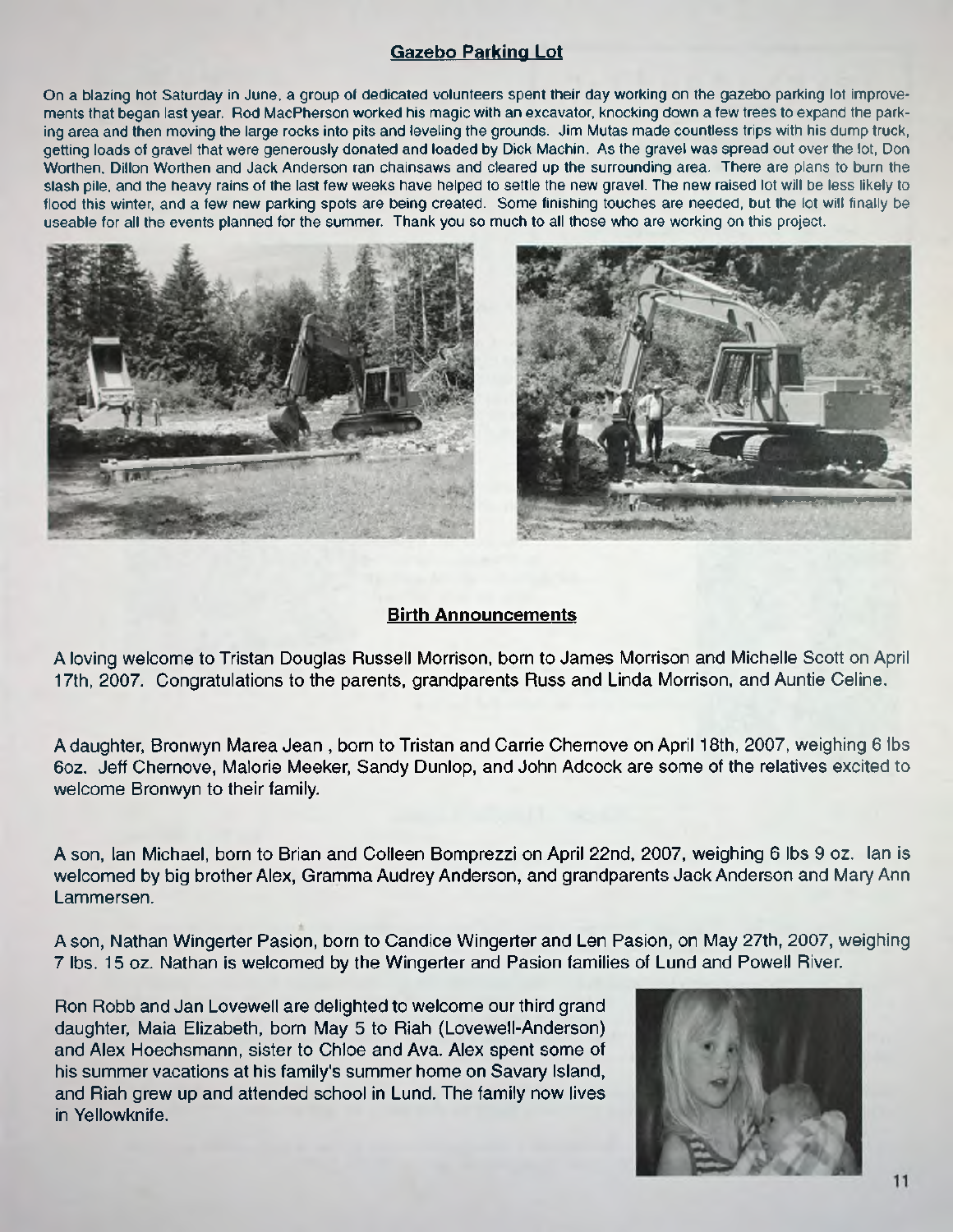

#### **Harbor Celebration Kicks Off Summer**

The rain and clouds cleared in the nick of time for the June 10 open house at the harbour front this year. Local merchants Terracentric, Pollen and Co. and Nancy's Bakery put together a small 'happening' designed to welcome visitors to a sampling of their 2007 goodies and services. Highlights were a fashion show by Pollen and Co, and a demonstration by Terracentric of their new rowing boats. Trays of snacks and cookies were provided free by Nancy's Bakery. A further note of excitement was added to the mix by the presence of a film crew, who are here in Lund to capture the beginning of a new restaurant, which will replace the old 'Sunset at the End of the World', for an Aussie reality show. (Yeah, no kidding!)

Rumor has it that this event will become an annual one; no doubt the timing is perfect to get the summer season oft like a blast from a starters pistol.



*Everyone was by this elegant rowing that glides through the water amazing ease and speed.*

*Fashions for the whole family, and not only sweaters, from Pollen and Co. as shown by Jas Marshman and her kids.*

#### **Sunday at Harbour's Edge!**

**by Amy McPhee**

A community-based open house for Terracentric and Pollen Sweaters

June 10, 2007

Members of public and our partners had a great time in the first annual Sunday at Harbours Edge: Terracentric Coastal Adventures and Pollen Sweaters Open House.

It was a community festival and open house in one. Kids found their own space to blow gigantic bubbles, make potato print art, and play rubber chicken tag. (You heard me - rubber chicken tag. Don't know what it is? Call us and we'll set up a demo for you!) Adults tried out Terracentric's new line of rowboats, which go up to 7 knots, and embarked on mini-tours in the Terracentric Zodiac. Pollen Sweaters had a fabulous fashion show on the deck to show off the many uses of their wares, and hosted a very popular seconds sale.

Information abounded about the new opportunities at Terracentric this summer. Yoga and kayaking, historical tours with Heather Harbord, and Heritage rowboats are just a few of the great things we highlighted during the day

We hope to offer this community-based open house on a yearly basis because we had so much tun this year. If you i2 missed it this year, come on in and talk to us anyway; we are always happy to chat!

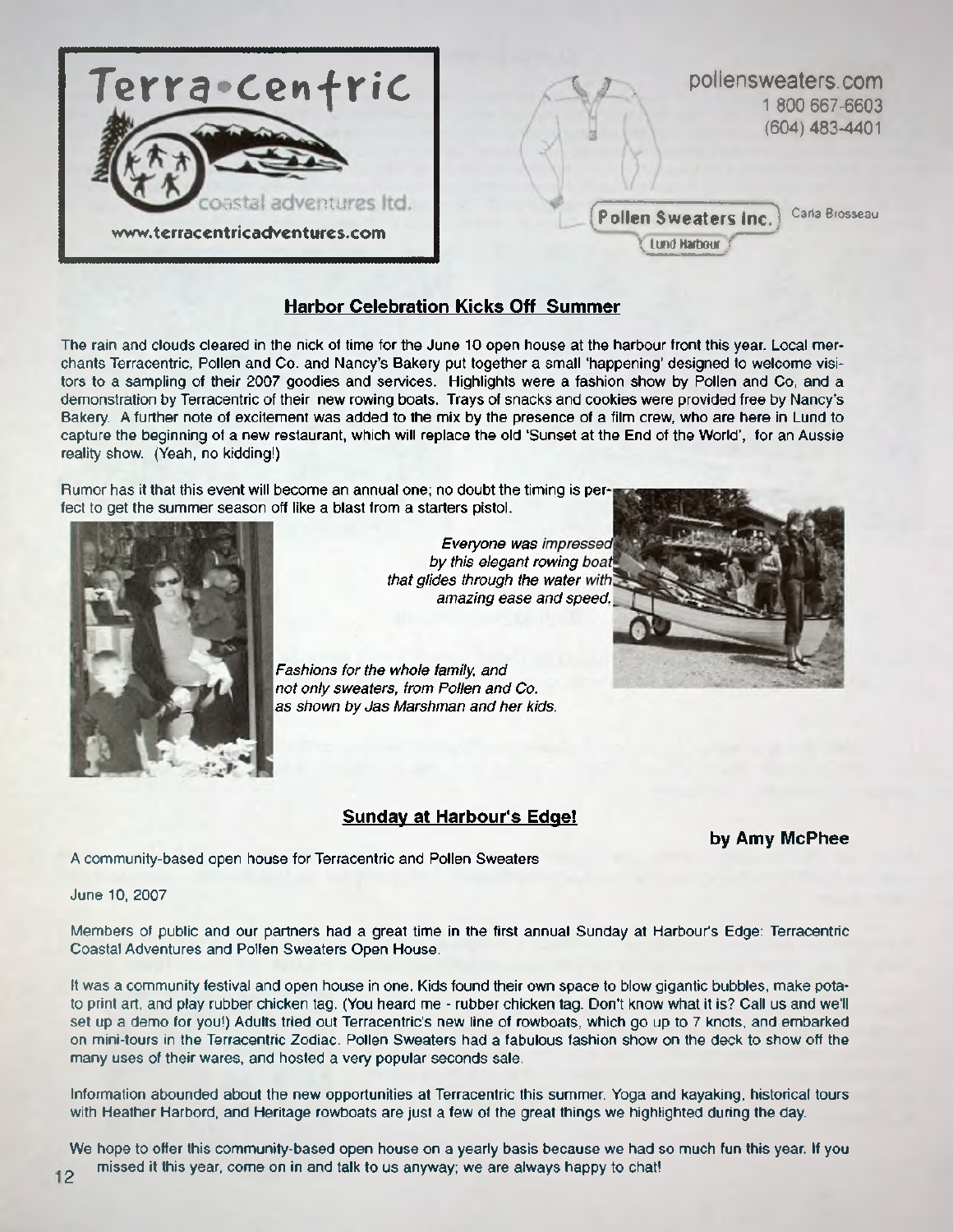

#### **Summary from the Lund Harbour Authority**

The new Chairperson is Jim Brown

Sliammon First Nations are making application for economic funding to putting in a marina that will work together to enhance both harbours.

Lund Harbour Authority has secured a grant to hire a student for the summer

A new assistant has been hired to assist the Harbour Master Administrator, Rosie O'Neill.

#### **Summary from the Lund Waterworks District**

Lund Waterwork District and Powell River Regional District are finalizing the recommendations for upgrading the Lund Waterwork District System.

We have been following the Conversion Document Guidelines to dissolve Lund Waterworks District and have it become a Specified Area under the administration of Powell River Regional District.

**IMPORTANT MEETING** is scheduled for JULY 28th at the Lund Community Centre. The upgrading to a Specified Area by the Vancouver Health Authority will require significant increases in water tolls. Information packages will be mailed. Phone any one of the Lund Waterworks trustees if you have concerns.

|                                                                 |  |                                        |  | Chris Matz Construction |  |
|-----------------------------------------------------------------|--|----------------------------------------|--|-------------------------|--|
| All aspects of quality construction<br>Over 20 years experience |  |                                        |  |                         |  |
|                                                                 |  | 10038 Finn Bay RD.<br>Lund, BC VON 2GO |  | $483 - 9605$            |  |

#### **Lund Historical Committee**

**by Ann Snow**

The Lund Historical Society has amalgamated with the Lund Community Society and is now known as the Lund Historical Committee.

The Committee has teemed up with Tourism Powell River and TerraCentric to staff the Info Booth at the waterwheel this year. Two students have been hired to keep the booth open seven days a week until Labour Day so please take a moment to stop by the booth and introduce yourselves.

In order to cover part of the cost of staff wages, Westview Realty has stepped up as a commercial sponsor in exchange for displaying information on their services. Ours thanks to Westview Realty for their support.

The "Mile 0" project is on hold for the summer and will be continued in the fall.

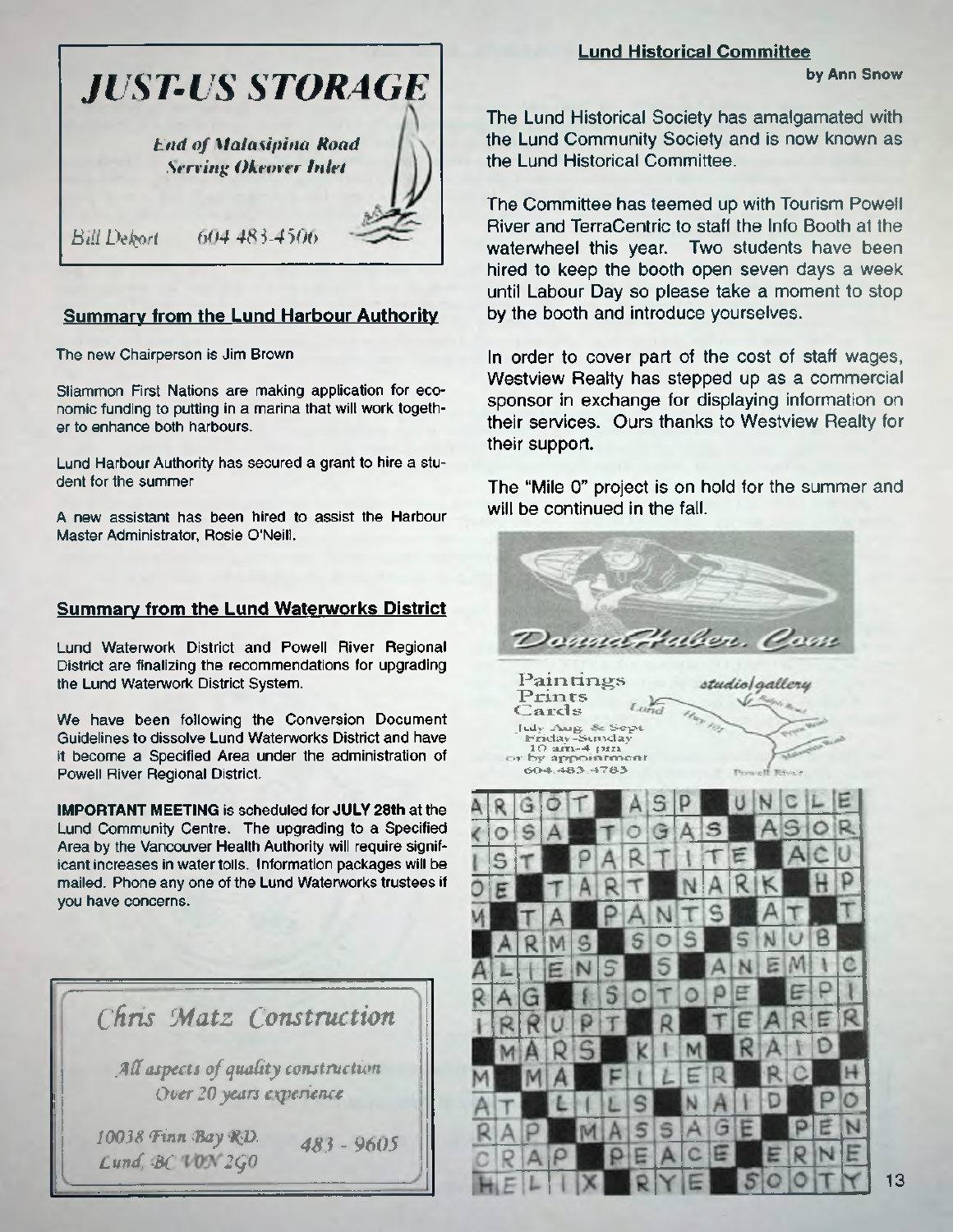#### **BEING GREEN... IS NOT EASY**

Okay, the world is getting hot, which may mean cold, very cold, and we the people are doing it and we all must put our shoulders to the collective wheel and heave together, and maybe we can fix it. Which sounds good to me, this collectivity, this pulling together, sharing, taking on a responsibility beyond our individual shacks and troughs.

However in truth the work for me, at least, is proving to be a rather lonely rather tricky thing to get going on. I have managed to get my recycling habits under control, almost. I still balk at scraping and rinsing, scraping and rinsing, certain products out of their jars....peanut butter, for example. Catsup for another. It's a yucky job, and the garbage can is close, just a swing of the door and heave-ho under the sink. I still take a good quantity of garbage to the dump every month, and I don't find the disposing fee at all prohibitive.

I made a vow to eliminate plastics from my life, and to this end I have four green bags that I take to the grocery store, and the check-out person fills them instead of the usual ones. However it's easy to forget them in the truck. It's easy to forget that they will work perfectly well at other stores. I also have an addiction to the large, clear, plastic bags Mitchell Bros, offers at their produce section, they re-use nicely, but I am certainly still using plastic when I use them to wrap left-overs or to collect cat litter lumps in...in fact, if we are in a confessing mood, I confess that I double bag cat litter lumps, and seal the bag with a twist tie, to cut down on smell. I can't bear to think of this kind of unrottable package, multiplied by thousands, in the landfill.

I have two clothing racks set up in the warm second floor room above our wood stove, and I very often, almost always, hang laundry there. In the summer I set the racks up out in the sunshine. I am proud of this green action, but it takes a fair amount of work to do it regularly and I know if I was going out the door to work every day, I wouldn't do it. Nope, I wouldn't do it. I don't suppose Bill would do it, either. (It has occurred to me that, depressingly most of the green behavior in homes is probably been carried out by women.)

I agree that we should all quit flying for no good reason; then my sister mentions that her family is planning to fly to Mexico next spring break and my first thought is, "Hey, can we come?" The only thing that stops me right now, are the two dogs, and the fact that one or both of us will fly to Nova Scotia next winter to see Bill's Dad, and this will use up our travel budget. If I had the time, money and a good dog sitter, would I stand on my principals and go over to Tofino to storm-watch, instead? No. I would grab plane tickets and tell myself that I am off the guilty hook because I only fly a modest once per year.

Bill and I agree that people should drive their vehicles less. Then we go ahead and hop in ours anytime we feel like it. Never have we said "Lets only use the truck three times in a week."

Sometimes I stroll from the mall over to the hospital auxiliary; most of the time I don't. I have driven to town to go hiking. We drive down to Lund whenever we want a bottle of wine or a tub of ice-cream, a cup of tea or a gaze at the harbor. I walk places, when I want to. I don't enjoy car-pooling, really,

We have a few of those curly light bulbs. Hey, they save money. Soon they will be the only option, thank God.For myself, I need laws. I don't find that I am very naturally 'communal'...oh, I am in my mind, in my heart, but when it is just me in my own kitchen, or me deciding between walking and driving, I often give in to the less honorable choice.

We can't leave the health of the environment up to the likes of us. I suppose it might take some kind of enforced rationing. Perhaps, for one example, I would be allowed only one bag of garbage a month. That would certainly make me think twice

Right-handed people live, on average, nine<br>years longer than leftphanded people.



*tic fir e* **. . .every Tuesday at 7:00pm at the Lund Pub.**

It it really does not matter how good a player you are, it is always a fun night out. Come join in if you want to leam how to play euchre.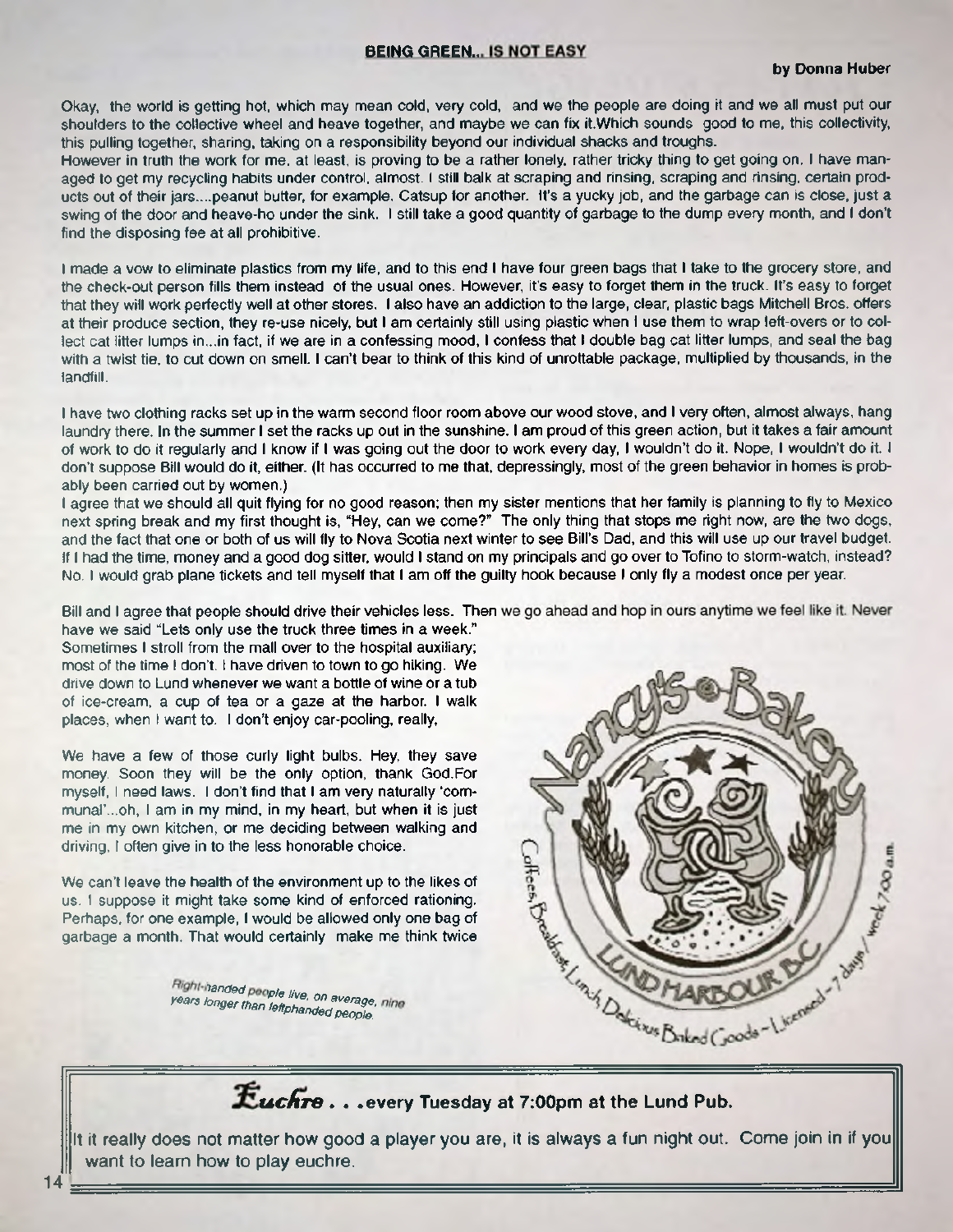My name is Donna Huber, and I am pleased to announce myself as a reporter for the Lund Barnacle newspaper

When I was approached about doing some writing for the Barnacle it didn't take me very long to say yes.

I have lived in Lund for most of my life. Having grown up here during the fifties and sixties and early seventies, and then moving back here during the early eighties, I have been around for awhile. I feel I have further 'cred' because my mother and grandfather also grew up here.

I attended the Lund Elementary School, and Bill and I, like my mom and Dad before me, celebrated our wedding in the Lund Community Hall.

Unlike some children who grow up 'rural', I have always loved Lund. My childhood here was bliss. None the less, I moved away eagerly after high school and enjoyed seven years of city life in Vancouver. However, after Bill and I were married and after the boys were born, I knew there was only one place I wanted to live.

When I think about it, I am always glad that our boys got to grow up in Lund. To them as well as me, the bliss is in those early memories spent in boats and tearing around in the bushes, the sense of community that surrounded us,and the tiny school.

The choice of Lund as a place to live... is interesting. It isn't easy to live here, particularly full-time. Lund is very beautiful and full of independent, creative people and that makes it utterly fascinating to me.

I know there are stories upon stories upon stories here. There must be thousands of photographs stashed in shoe boxes in attics. Stories and pictures are being created, brand new, every day.I can't wait to start unpacking what I imagine as a treasure chest of history and memories. I have some things in mind I would like to write about, but I am also hoping people might get in touch with me as well. From the past or the present, as long as the yarn is a good one. My phone number is 604-483- 4783. Or e-mail me [theartist@donnahuber.com](mailto:theartist@donnahuber.com) Or drop by my studio: I will be there July, August, and Sept. from 10-4 Fri, Sat and Sundays this summer. Here's looking at you, Lund!



# **L arry's WoodSHop**

- Carved Signs House Numbers
	- Tel: 604 483 9619 email: twolarry@hotmail.com

 $S$  *EVILLA <sup>I</sup> s l a m d <sup>R</sup> e s o u t*



**L u x u ry / \ ccorr,m o d atio n s** Desolation Sound Boat & Snorkeling Tours oOe-~+ *\+ ~ 6 8 8 0*

,4 i *Solution Solution* by *casic items ' 1 1 5 /lh lSg°syou we'9h?"she asks. The nurse puts her on the scale, If flue* 

*The nurse asks "Your belation"* "5 foot 8," she says.<br>The nurse checks and sees that she only measures 5' 4".

She then takes her blood pressure and tells the woman it is very<br>high,<br>"Of course it's high!" she screams,<br>"When I came in here I was tall and slender! Now I'm short and fat!"



*Holbrook*'s Heirloom Woodshoppe

*Custom wood furniture 6 Kitchen Cabineb*

Box 23, RR 2, Craig Rd, Powell River, BC V8A 4Z3 Paul Holbrook (604)483-9569 [holbrooksheirlooms@prcn.org](mailto:holbrooksheirlooms@prcn.org)